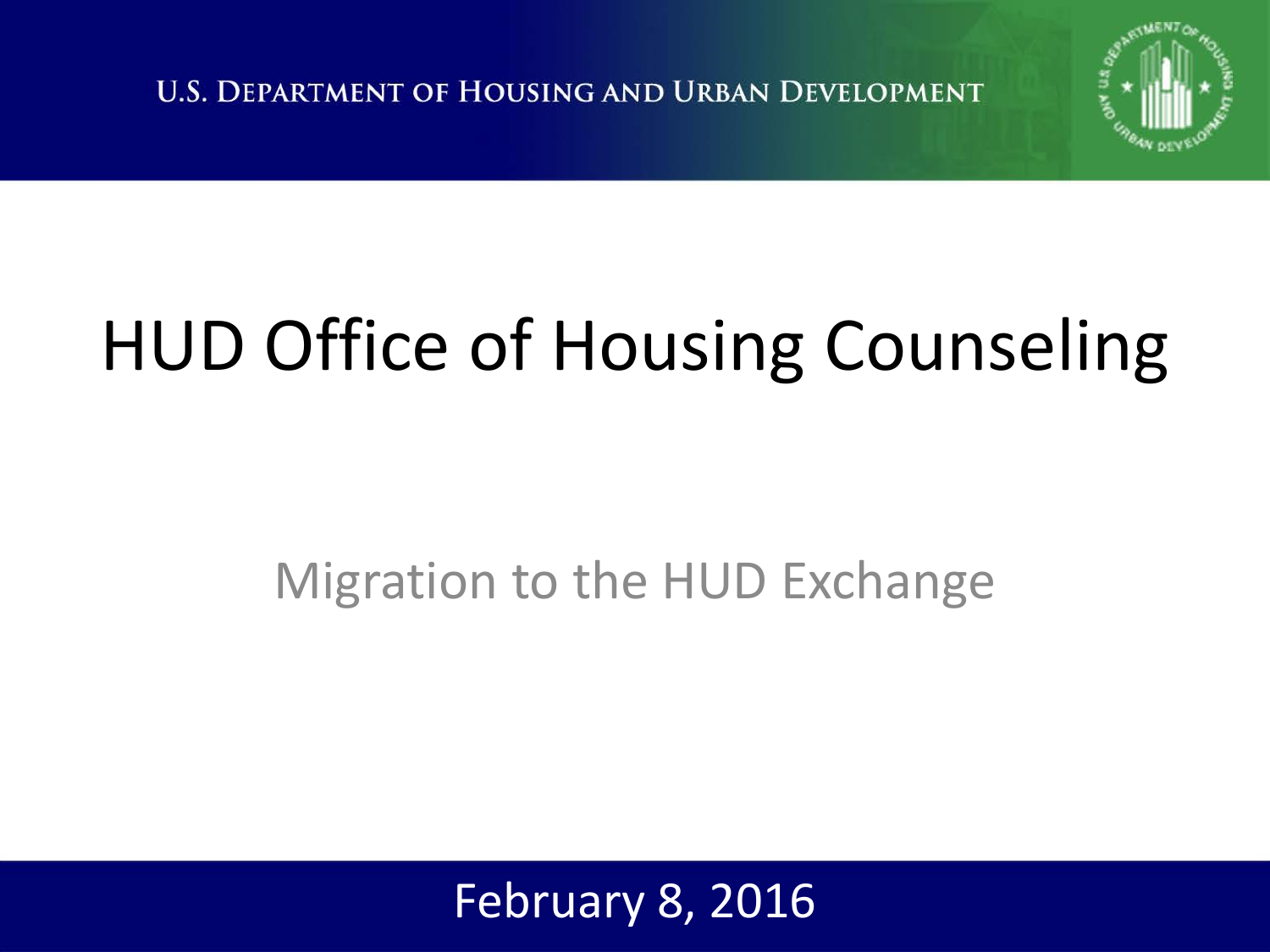#### Welcome

- **Jerry Mayer,** Office of Outreach and Capacity Building, Office of Housing Counseling, U.S. Department of Housing and Urban Development (HUD)
- **Sarah Gerecke**, Deputy Assistant Secretary, Office of Housing Counseling, U.S. Department of Housing and Urban Development (HUD)

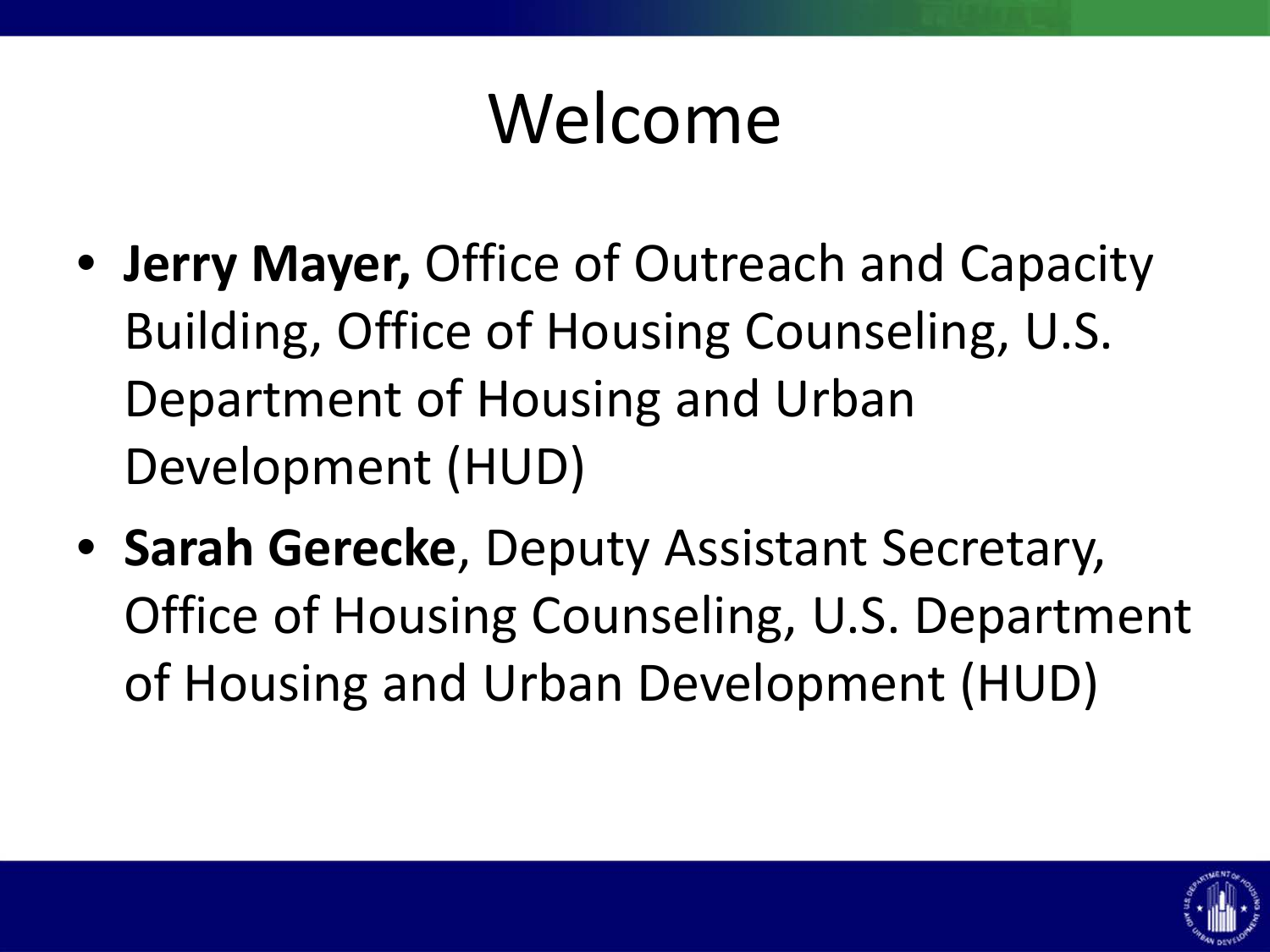#### Presenters and Q&A Format

- **Presenter** 
	- **Shawna LaRue Moraille**, ICF International
- Questions supported by **Chantel Key**, ICF International
	- **Written Questions Box:** You may enter your question into the question box at any time during the presentation. The questions will be read aloud at the end of each section

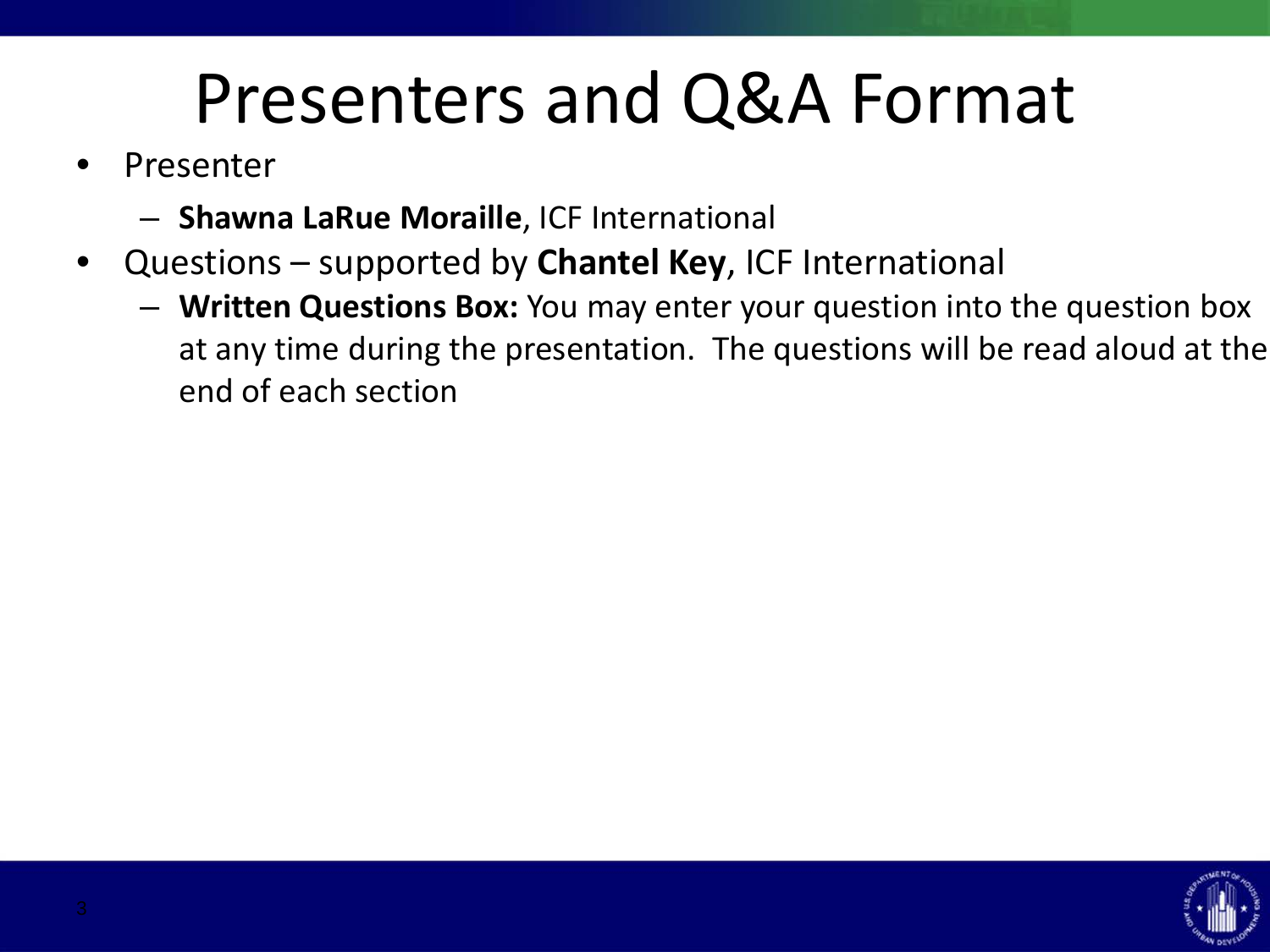#### Poll Question

- What type of organization do you represent?
	- A. Local Housing Counseling Agency
	- B. Oversight Agency (e.g., HUD-Approved Intermediary, State Housing Finance Agency, Multi-state organization)
	- C. Federal Agency (e.g., HUD, CFPB, etc.)
	- D. Someone who loves webpages and cannot get enough demonstrations

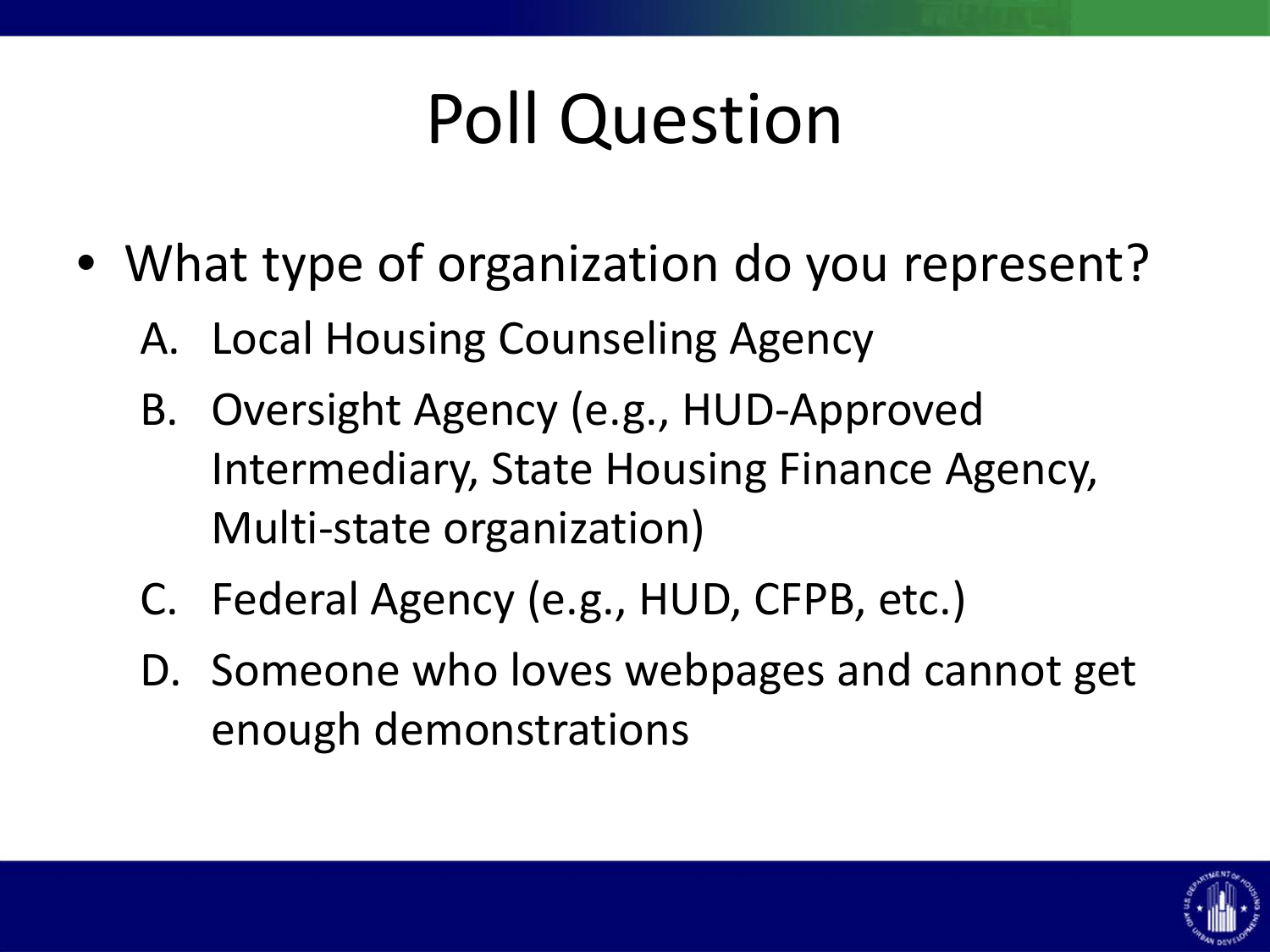### Agenda

- Participants will learn:
	- What is the background and purpose of the HUD Exchange
	- How to set up a user account
	- How the HUD Exchange is organized
	- How to navigate the Housing Counseling Program site page(s) including finding resources, training and events, etc.

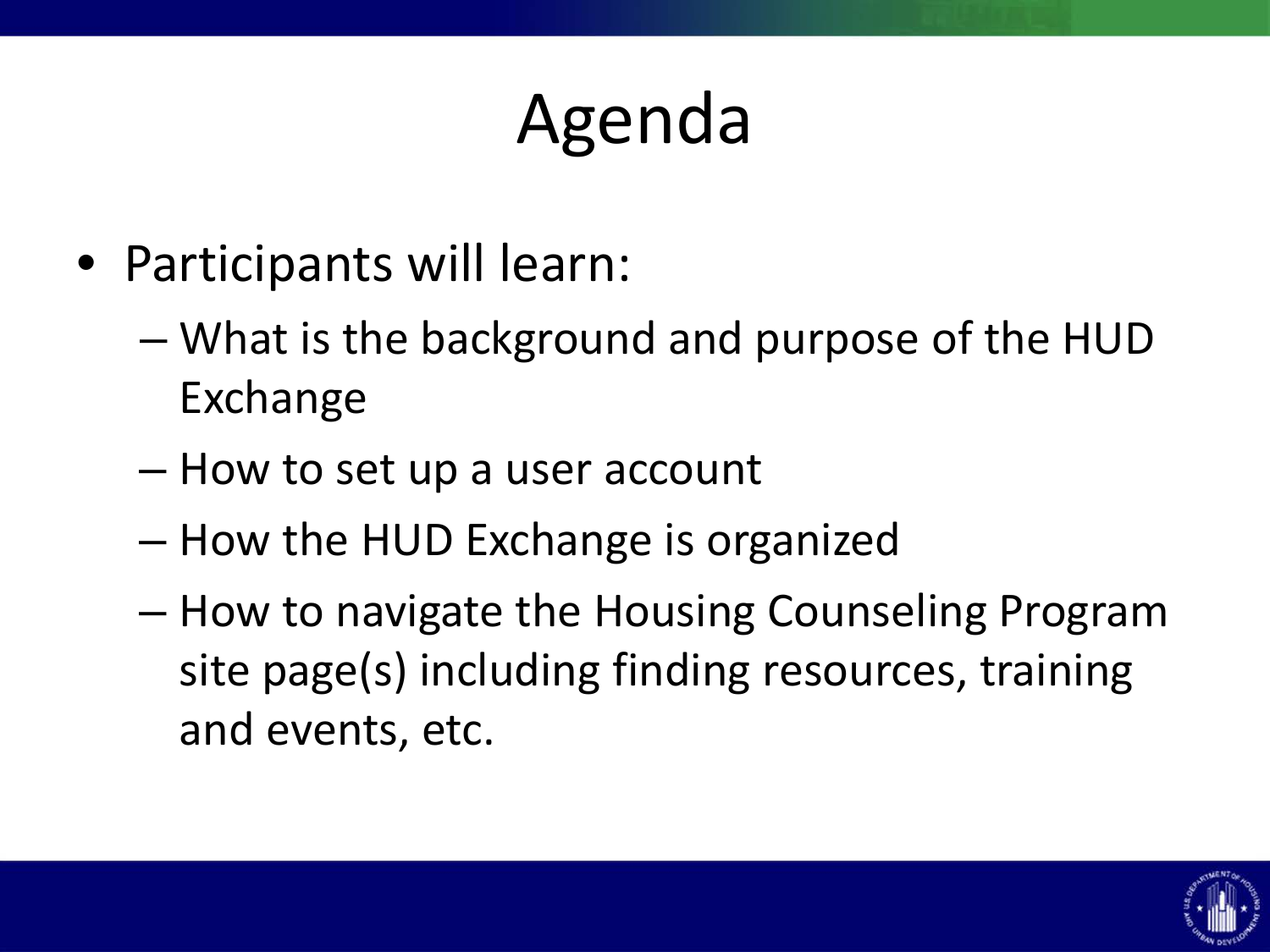### Background on the HUD Exchange

- Launched in late 2012 (formerly OneCPD Resource Exchange)
- Online platform for providing technical assistance to HUD's customers to:
	- Maintain knowledge management
	- Enhance data collection
	- Build skills and expertise
	- Reduce time and increase productivity
- Designed and delivered by ICF

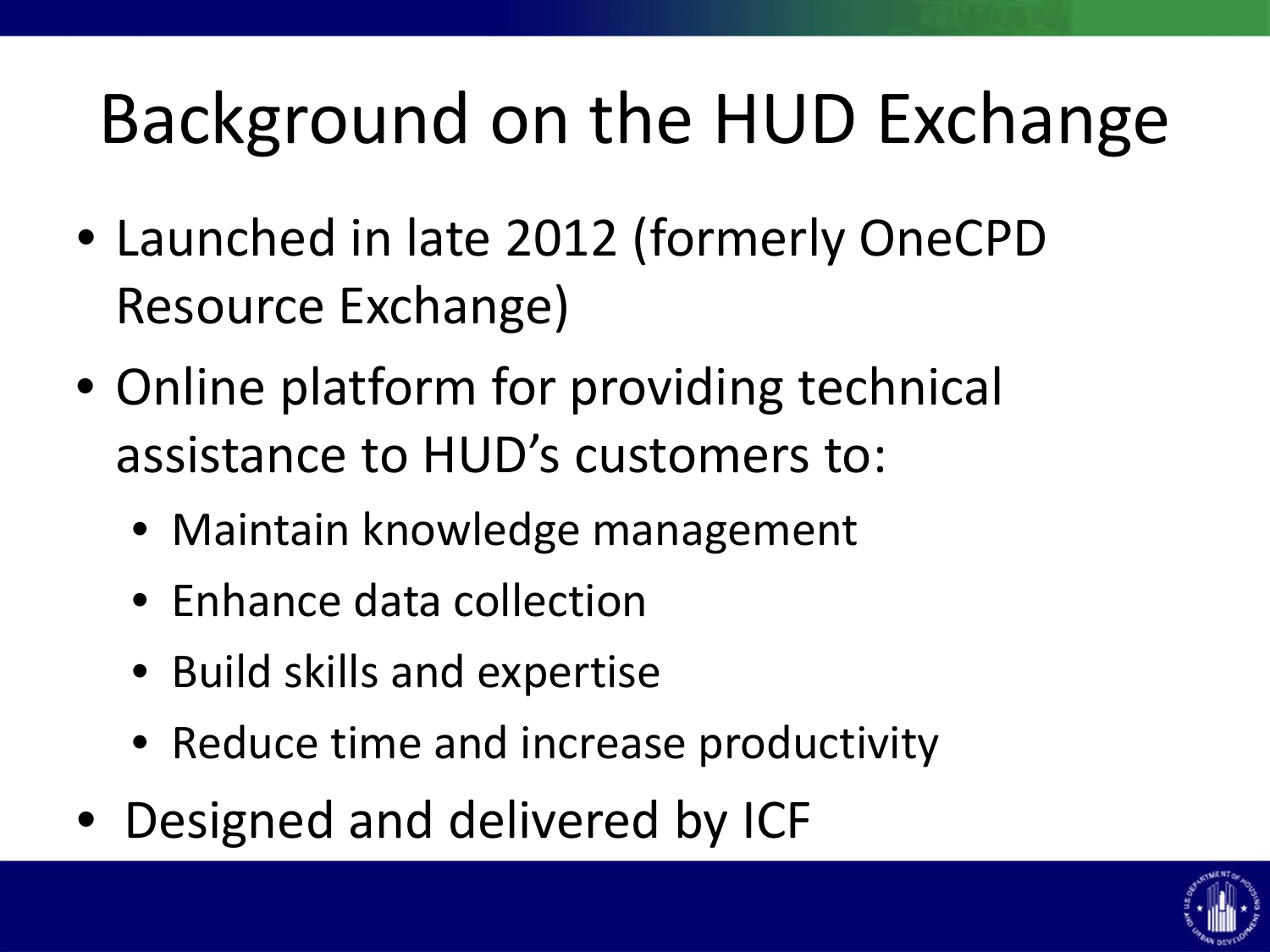# Background on the HUD Exchange (cont)

- HUD Offices Currently Using the HUD Exchange:
	- Community Planning and Development (CPD)
	- Fair Housing and Equal Opportunity (FHEO)
	- Housing Counseling (OHC)
	- Housing
	- Public and Indian Housing (PIH)
- OHC will maintain abbreviated presence on HUD.gov, email and mailing list functions
	- Pages on hud.gov will be redirected to the HUD Exchange

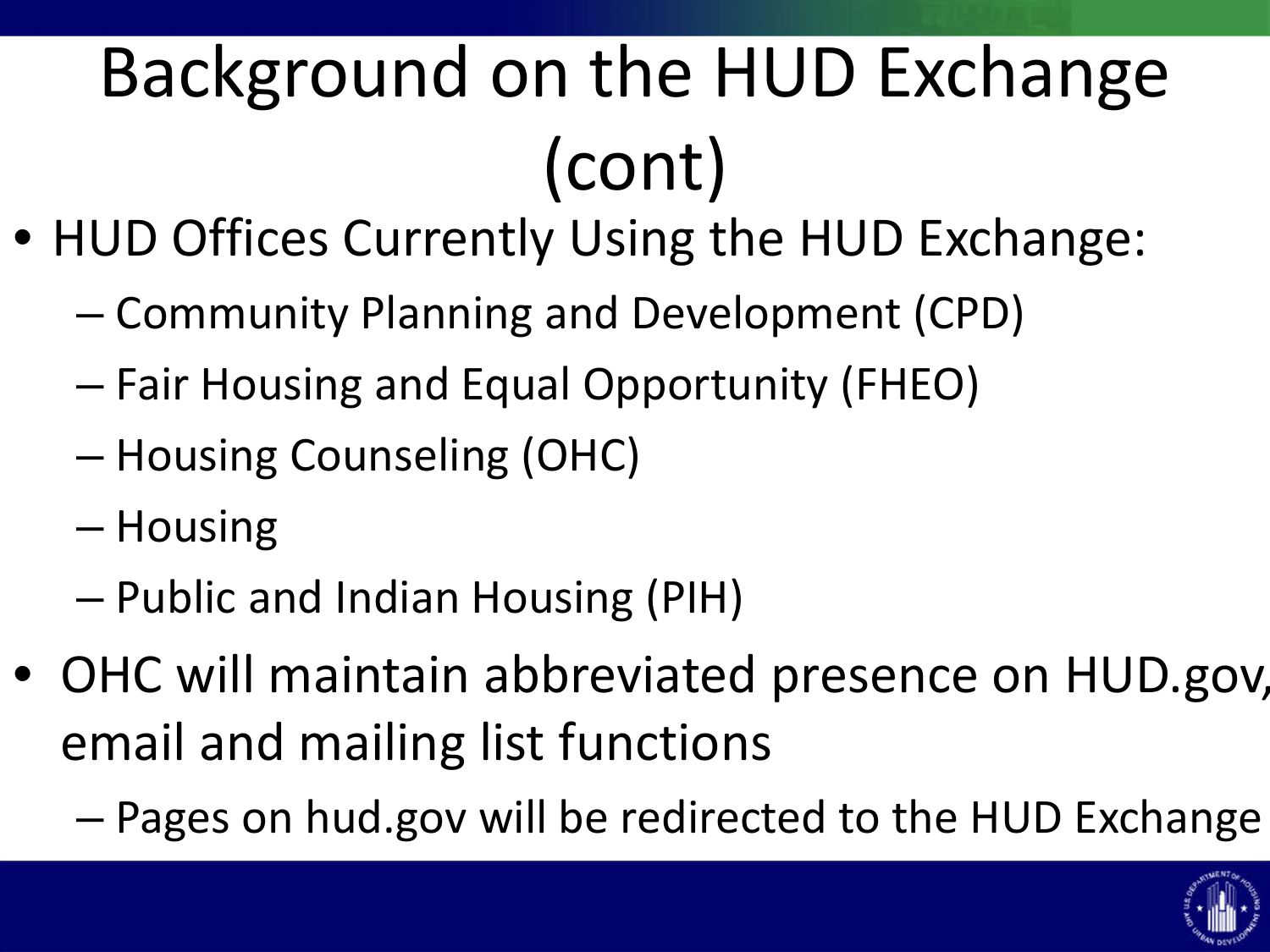#### How to Set Up a User Account

- Setting up a user account allows:
	- Access the CPD Income Eligibility Calculator
	- Register for HUD training
	- Access webinars and online training
	- View a learner transcript
- Basic navigation of the OHC pages for resources and information- a user account is not necessary

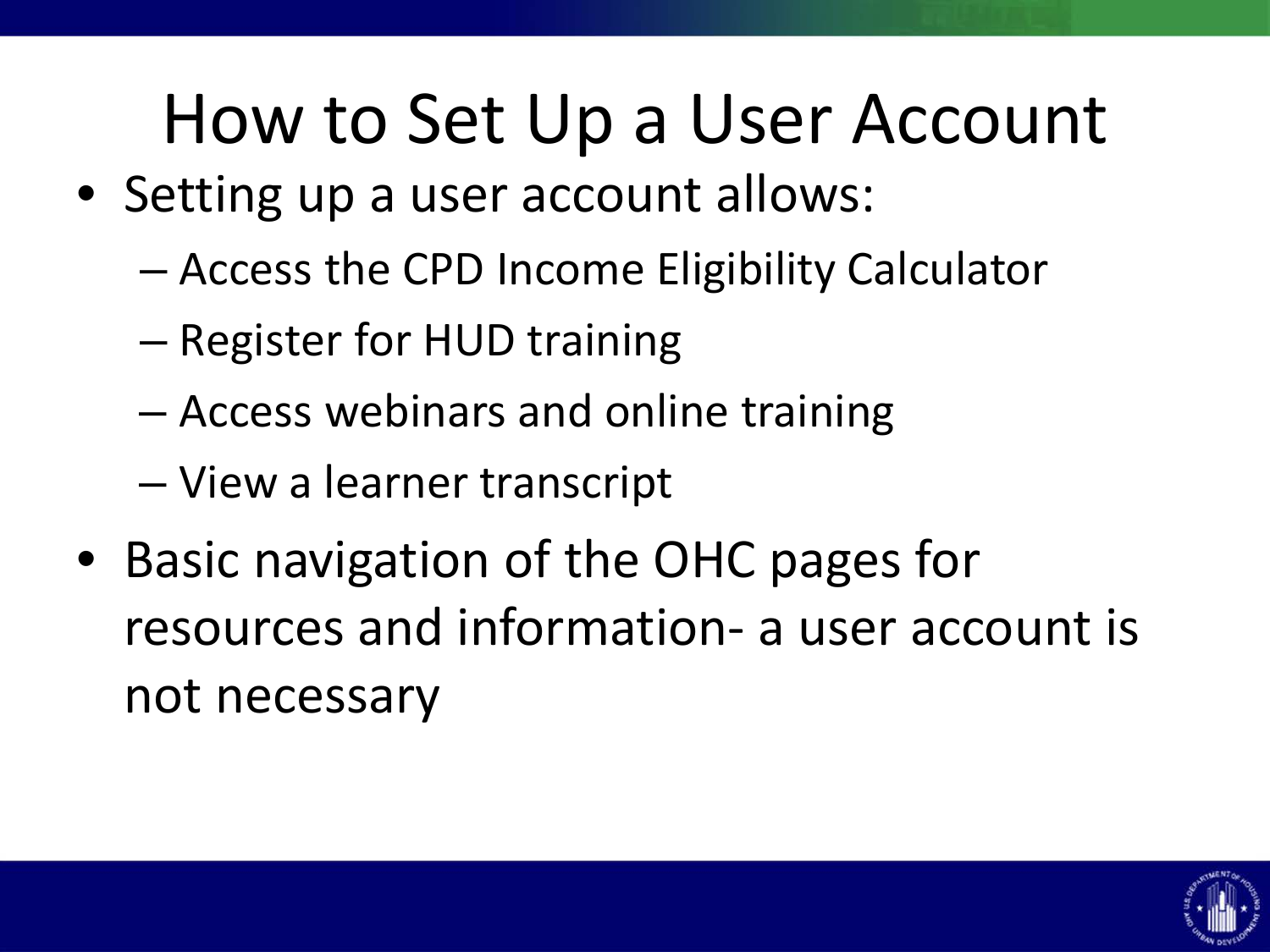## Navigating the Housing Counseling Pages

- HUD Exchange demonstration
	- [www.hudexchange.info](http://www.hudexchange.info/)
- OHC site page demonstration
	- [www.hudexchange.info/programs/housing](http://www.hudexchange.info/programs/housing-counseling/)counseling/